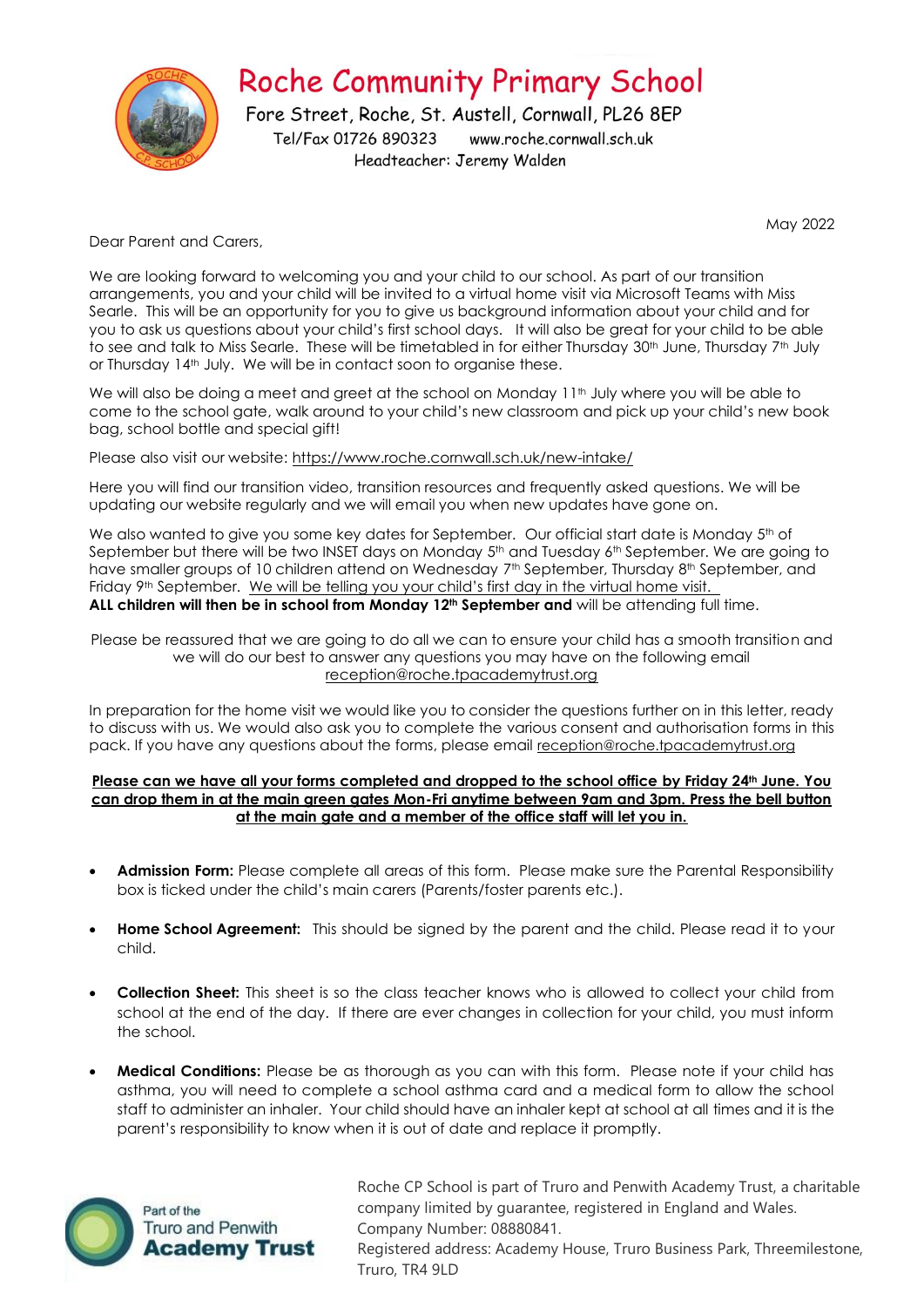

**Roche Community Primary School** 

Fore Street, Roche, St. Austell, Cornwall, PL26 8EP Tel/Fax 01726 890323 www.roche.cornwall.sch.uk Headteacher: Jeremy Walden

- **Medicine Form:** Please fill in if your child needs to have medication kept at school at all times (i.e. an inhaler). Otherwise, please keep for future use. E.g. If they have a doctor's prescription.
- **ICT use:** This form is to ensure your child complies with the school's ICT user agreement and to ensure the equipment is used in a responsible manner.
- **Image Consent Form:** We need this information so your child's image can be used within the school. Occasionally a local paper may want to take a photograph, or we might want to use a photo of your child and their work on our website. Your permission is needed.
- **Walks around Roche Village:** This form is so your child can be taken on visits to Roche Rock or other places within the village. You will be informed before this happens.
- **Uniform:** Our school uniform is PE kit as children have a 30 minute PE session every day at school. We feel PE is vital to keep children active and for their mental health. Our PE kit uniform is a red top (polo or t-shirt), black shorts, plain black leggings or jogging bottoms, plimsolls or trainers and red cardigan, school jumper or hoody. Please ensure that if your child is wearing trainers they need to be velcro unless your child can tie their laces independently.

There are to be NO logos on your clothing unless it is the school's. We still want the children to look smart despite not being in traditional school uniform.

Optional: School hoodies or jumpers with the school logo can be ordered online at: <https://www.pbuniform-online.co.uk/rocheprimary>

It can be delivered to your home address or to school. If you choose to have it delivered to school, it will not be delivered/available until the second week of September.

- 
- **School Dog Permission:** We have a beautiful school dog named Tilly. She is a Cockapoo. Please fill in this form and tick which applies to your child.
- **School Meals Menu:** EYFS and Key Stage 1 children are all entitled to a free school meal each day. The menu is for you to keep and refer to with your child. You will need to order school meals via Parent Pay when the system is set up and available for you. We will be in contact around July time to get you signed up.

#### Finally, we would really like you to take a look at our school readiness challenges at the end of this letter.

These are **vital skills** that will help your child transition smoothly to their new classroom in the Autumn Term. Please complete as many as possible.

Please feel free to contact us with any questions regarding the above or below information. Many thanks for your cooperation. We look forward to meeting you.

Mr Walden Miss Tonkin Miss Searle Headteacher **Deputy Head / EYFS Lead EYFS Teacher** 



Roche CP School is part of Truro and Penwith Academy Trust, a charitable company limited by guarantee, registered in England and Wales. Company Number: 08880841. Registered address: Academy House, Truro Business Park, Threemilestone, Truro, TR4 9LD

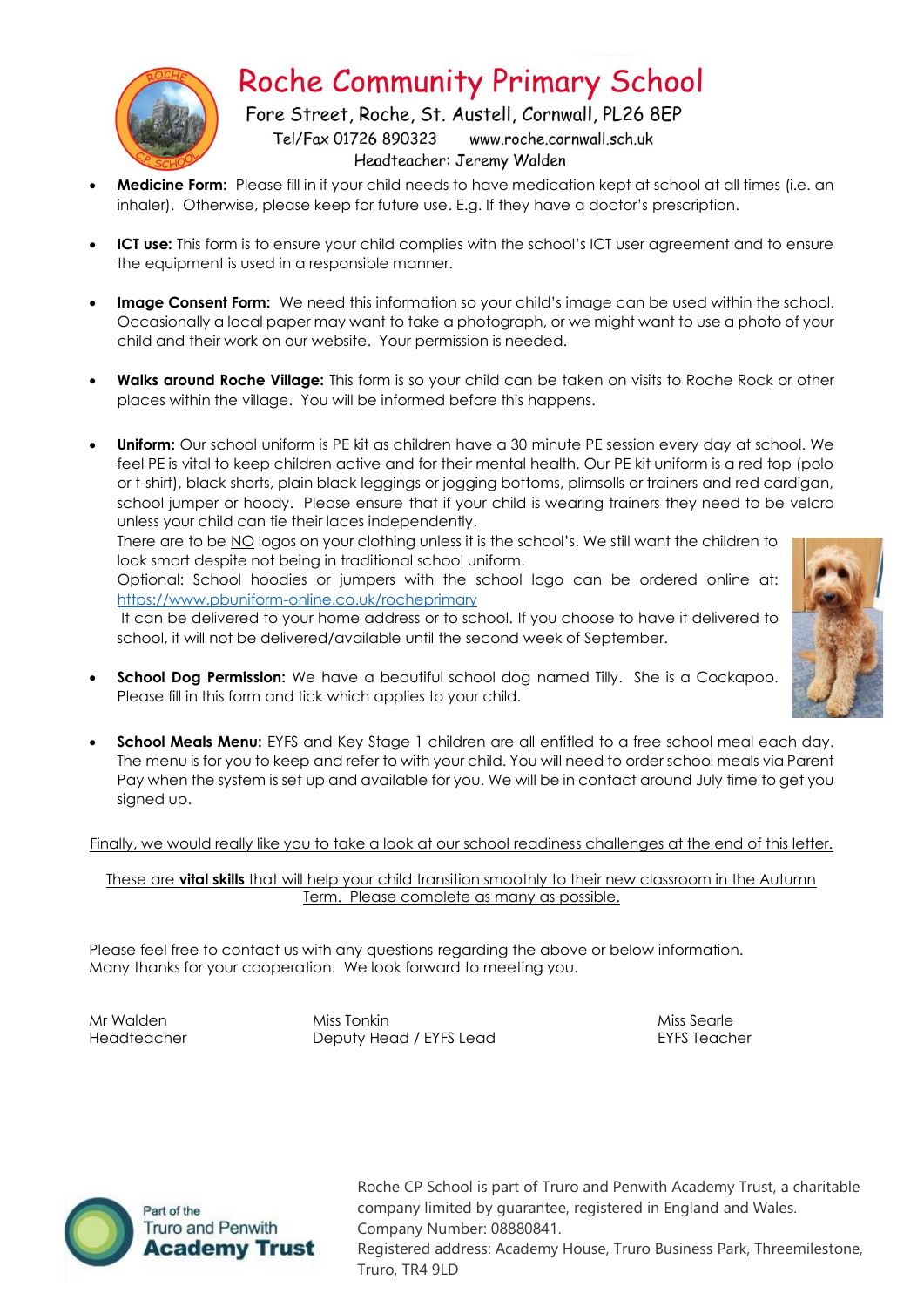

## **Roche Community Primary School**

Fore Street, Roche, St. Austell, Cornwall, PL26 8EP Tel/Fax 01726 890323 www.roche.cornwall.sch.uk Headteacher: Jeremy Walden

Questions that will be asked on your virtual home visit. You do not need to prepopulate this information. Miss Searle will fill in her own form during your virtual home visit.

### **Roche CP School Home Visit Information Sheet**

| Child's Name:                         | Preferred Name: |  |
|---------------------------------------|-----------------|--|
| Date of Birth: The Contract of Birth: |                 |  |
| Siblings: ____                        |                 |  |
| Parent/Carer Names:                   |                 |  |
| Home Language(s):                     | Religion:       |  |

Is there anything you have put on the medical forms you would like to discuss? Y/N

Previous nursery/playgroup experience: (sessions per week)

Does your child have any additional support at nursery/playgroup?

What does your child like to play with? Favourite toys, games?

Does your child enjoy playing with other children and adults?

What opportunities does your child have for outside play? What do they like to do outside?

Is there anything your child dislikes doing? Or is worried about/scared of?

If your child becomes upset or frustrated, what is the best way to comfort them or help them calm down?

Do you have any concerns about your child's speech? Have they been referred to a speech therapist? Y/N

Do you have any concerns about your child's development?

What else would you like to tell us about your child?

Have you got any concerns about your child starting school in September?

Confirm child's start date in Sept/time:



Roche CP School is part of Truro and Penwith Academy Trust, a charitable company limited by guarantee, registered in England and Wales. Company Number: 08880841. Registered address: Academy House, Truro Business Park, Threemilestone, Truro, TR4 9LD